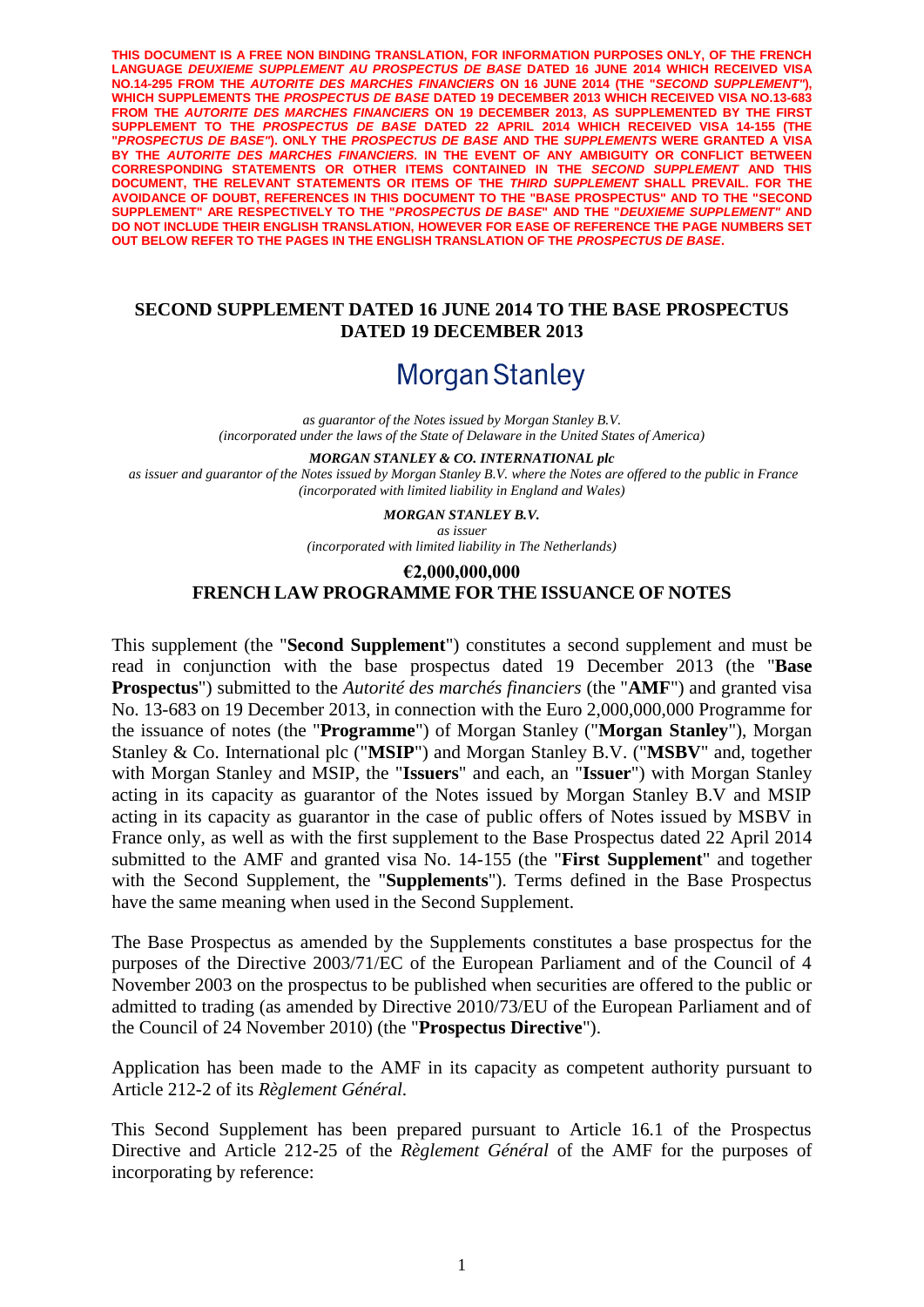(i) the Annual Report and Financial Statement for the year ended 31 December 2013 of MSIP (the "**2013 MSIP Annual Report and Financial Statement**") and

(ii) the Annual Report and Financial Statement for the year ended 31 December 2013 of MSBV (the "**2013 MSBV Annual Report and Financial Statement**"),

and giving information with regard to the Issuer and the Notes to be issued under the Programme supplemental to the information already contained or incorporated by reference in the Base Prospectus. This Second Supplement also modifies Element B.12 (*Selected Historical Key Financial Information*) on pages 4 and 5 of the Summary and pages 325 and 326 of the Issuer-Specific Summary of the Base Prospectus

This Second Supplement must be read and interpreted in conjunction with the 2013 MSIP Annual Report and Financial Statement (in the English language) and the 2013 MSBV Annual Report and Financial Statement (in the English language), which have been previously filed with the AMF. The 2013 MSIP Annual Report and Financial Statement and the 2013 MSBV Annual Report and Financial Statement are incorporated by reference into and shall be deemed to form part of this Second Supplement.

A copy of this Second Supplement shall be available on the websites (i) of the AMF [\(www.amf-france.org\)](http://spr1.intranet.cliffordchance.com/sites/36-40545950/Documents/www.amf-france.org) and (ii) the Issuers [\(www.morganstanleyiq.eu\)](http://spr1.intranet.cliffordchance.com/sites/FR-3000-NEW/Documents/www.morganstanleyiq.eu) and copies will be available in physical or electronic form, during usual business hours on any weekday, for inspection at the principal executive offices of Morgan Stanley, the registered offices of MSIP and MSBV and at the specified offices of the Paying Agents.

The 2013 MSIP Annual Report and Financial Statement and the 2013 MSBV Annual Report and Financial Statement incorporated by reference in this Second Supplement to the Base Prospectus (i) are available on the website of the Guarantor [\(www.morganstanley.com\)](http://spr1.intranet.cliffordchance.com/sites/36-40545950/Documents/www.morganstanley.com) and (ii) may be obtained, without charge on request, during normal business days and hours, at the principal executive offices of Morgan Stanley and the registered offices of MSIP and MSBV and at the specified offices of the Paying Agents.

In accordance with Article 16.2 of the Prospectus Directive and Article 212-25 II of the *Règlement Général* of the AMF, investors who have agreed to purchase or subscribe for Notes before this Second Supplement is published have the right, no later than 18 June 2014, to withdraw their acceptance.

Save as disclosed in this Second Supplement, no new fact, mistake or inaccuracy has occurred or has been observed which is capable of affecting the assessment of the Notes since the publication of the Base Prospectus.

To the extent that there is any inconsistency between any statement in this Second Supplement and any statement in or incorporated by reference into the Base Prospectus, the statements of this Second Supplement shall prevail.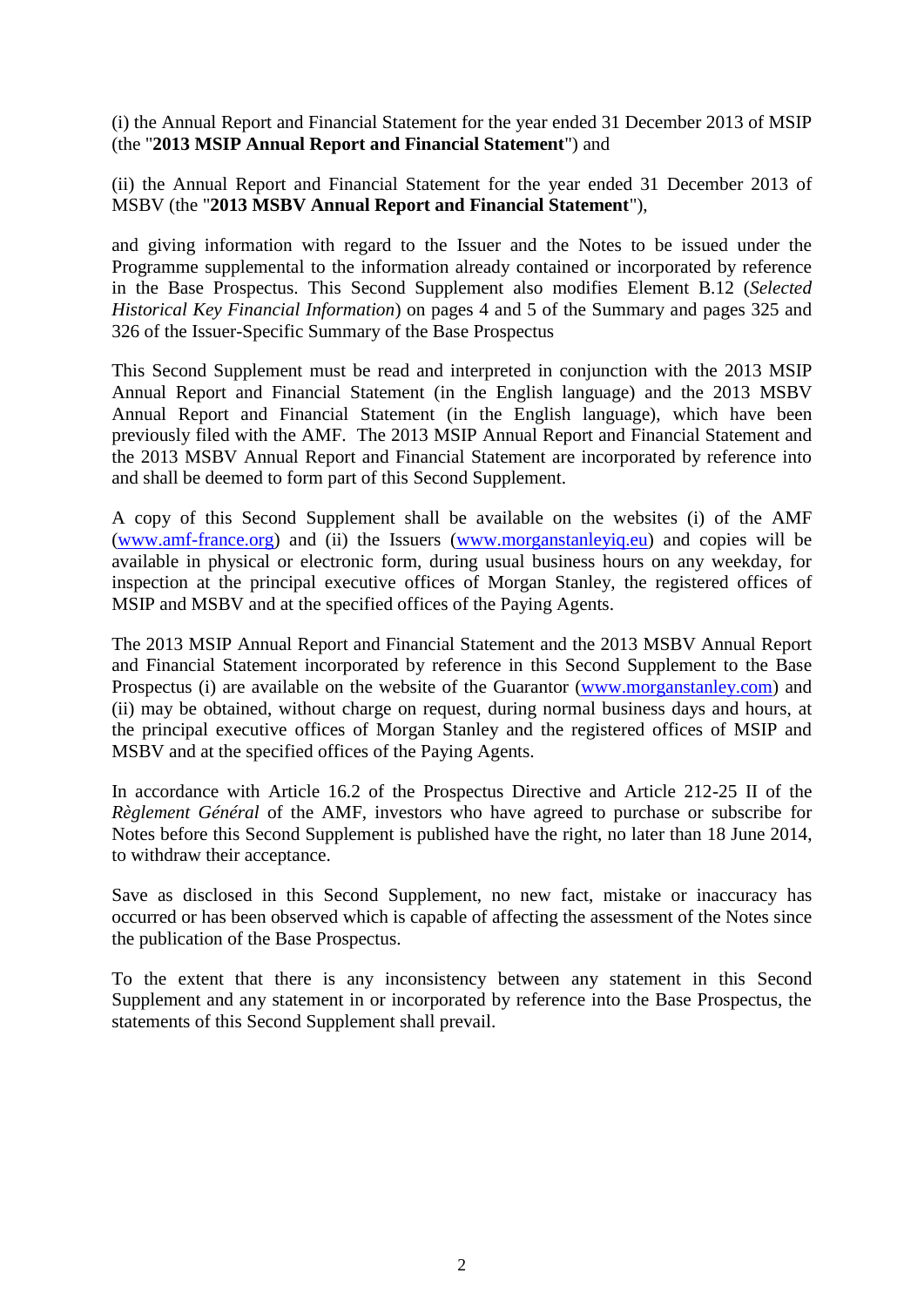# **TABLE OF CONTENTS**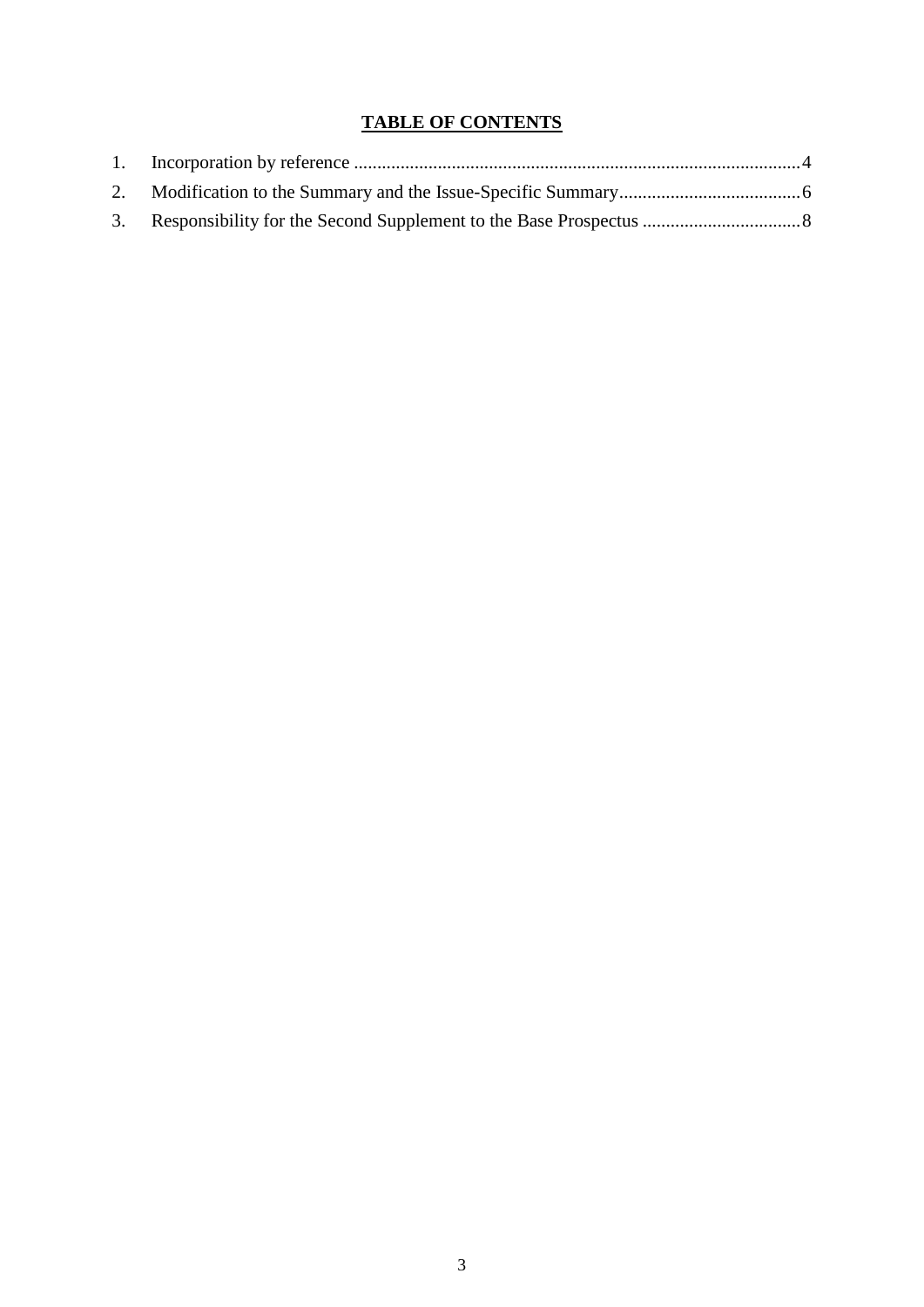#### <span id="page-3-0"></span>1. **INCORPORATION BY REFERENCE**

This Second Supplement incorporates by reference the 2013 MSIP Annual Report and Financial Statement and the 2013 MSBV Annual Report and Financial Statement and supplements the section entitled "*Documents incorporated by reference*" contained on pages 50 to 55 of the Base Prospectus, as amended by the First Supplement.

The information incorporated by reference must be read in conjunction with the crossreference table below which supplements the table of information incorporated by reference in the section entitled "*Documents incorporated by reference*" of the Base Prospectus.

#### **Table of information incorporated by reference**

| Morgan Stanley & Co.<br><b>International plc</b>          | <b>Information incorporated by reference</b> | Page                                                     |           |
|-----------------------------------------------------------|----------------------------------------------|----------------------------------------------------------|-----------|
| 2013 MSIP Annual Report and<br><b>Financial Statement</b> | (a)                                          | <b>Strategic Report</b>                                  | $1 - 10$  |
|                                                           | (b)                                          | Director's Report                                        | $11 - 14$ |
|                                                           | (c)                                          | <b>Independent Auditor's Report</b>                      | $15 - 16$ |
|                                                           | (d)                                          | <b>Consolidated Income Statement</b>                     | 17        |
|                                                           | (e)                                          | <b>Consolidated Statement of</b><br>Comprehensive Income | 18        |
|                                                           | (f)                                          | Consolidated Statement of Changes in<br>Equity           | 19        |
|                                                           | (g)                                          | <b>Consolidated Statement of Financial</b><br>Position   | 20        |
|                                                           | (h)                                          | <b>Consolidated Statement of Cash Flows</b>              | 21        |
|                                                           | (i)                                          | Notes to the Consolidated Financial<br><b>Statements</b> | 22-117    |
|                                                           | (j)                                          | <b>Balance Sheet of MSIP</b>                             | 118       |
|                                                           | (k)                                          | <b>Notes to MSIP Financial Statements</b>                | 119-142   |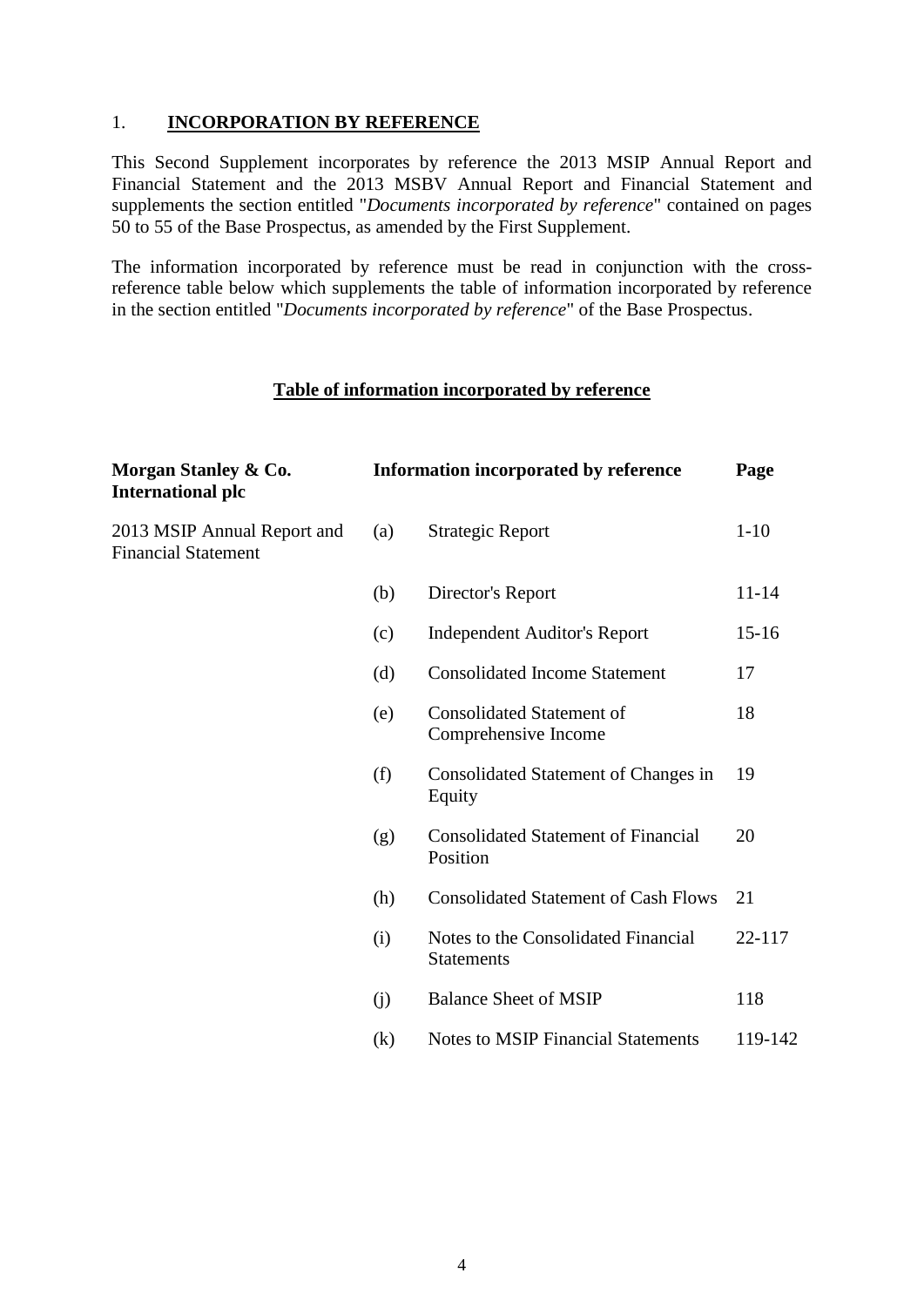| <b>Morgan Stanley B.V.</b>                                |     | Information incorporated by reference    | Page  |
|-----------------------------------------------------------|-----|------------------------------------------|-------|
| 2013 MSBV Annual Report and<br><b>Financial Statement</b> | (a) | Director's Report                        | $1-6$ |
|                                                           | (b) | Director's Responsibility Statement      | 7     |
|                                                           | (c) | <b>Statement of Comprehensive Income</b> | 8     |
|                                                           | (d) | <b>Statement of Changes in Equity</b>    | 9     |
|                                                           | (e) | <b>Statement of Financial Position</b>   | 10    |
|                                                           | (f) | <b>Statement of Cash Flows</b>           | 11    |
|                                                           | (g) | Notes to the Financial Statements        | 12-53 |
|                                                           | (h) | <b>Additional Information</b>            | 54    |
|                                                           | (i) | <b>Independent Auditor's Report</b>      | 55-56 |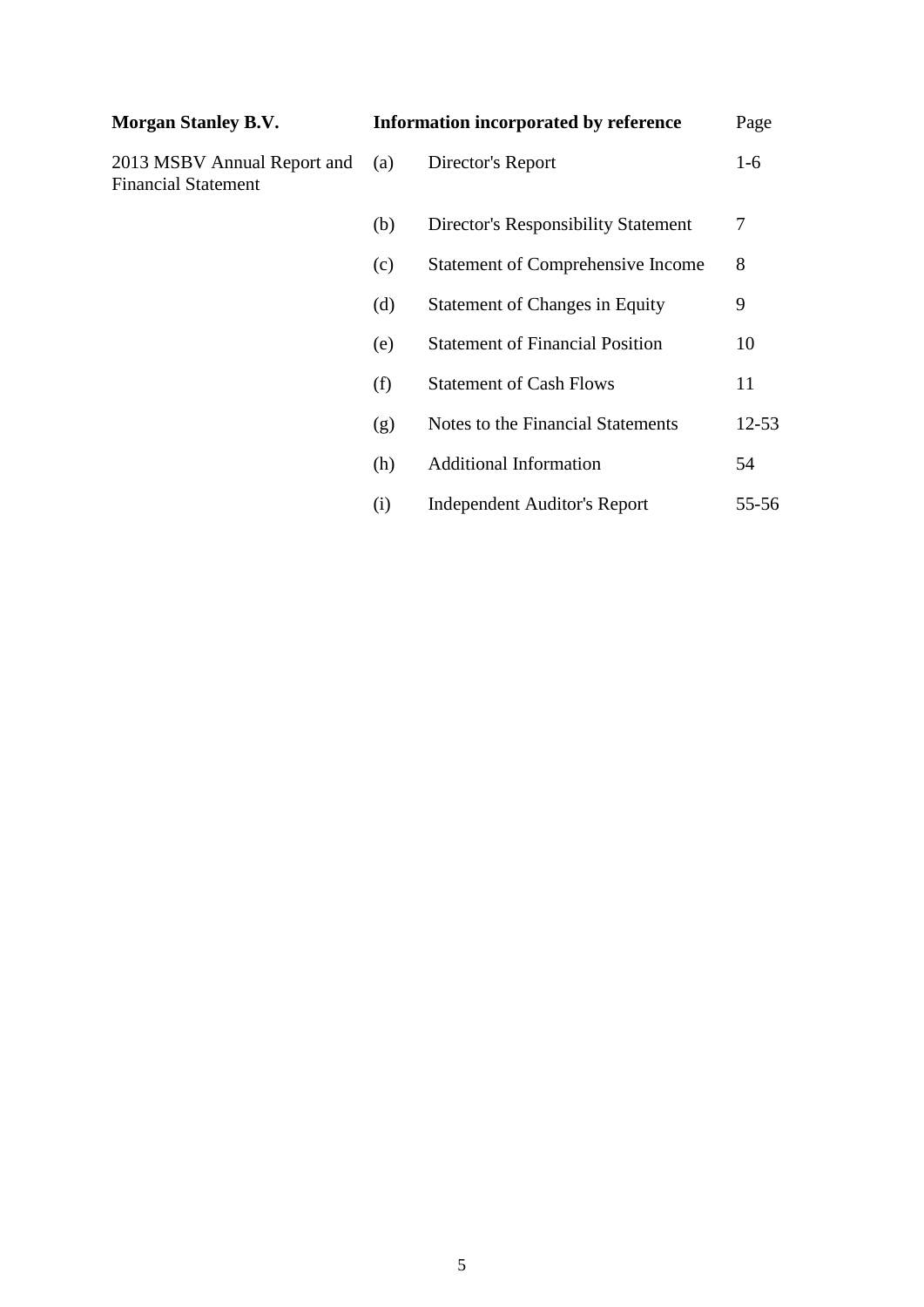## <span id="page-5-0"></span>2. **MODIFICATION TO THE SUMMARY AND THE ISSUE-SPECIFIC SUMMARY**

Element B.12 (*Selected Historical Key Financial Information*) of the Summary and of the Issue-Specific Summary as modified below replaces the selected key financial information relating to MSIP and MSBV set out in Element B.12 (*Selected Historical Key Financial Information*) at pages 4, 5, 325 and 326 of the Base Prospectus.

| B.12 | <b>Selected</b>                         | Selected key financial information relating to MSIP:                                                        |             |             |  |
|------|-----------------------------------------|-------------------------------------------------------------------------------------------------------------|-------------|-------------|--|
|      | <b>Historical</b><br><b>Key</b>         |                                                                                                             |             |             |  |
|      | <b>Financial</b><br><b>Information:</b> |                                                                                                             | 31 Dec 2013 | 31 Dec 2012 |  |
|      |                                         | <b>Balance Sheet</b>                                                                                        |             |             |  |
|      |                                         | (in \$ millions)                                                                                            |             |             |  |
|      |                                         |                                                                                                             |             |             |  |
|      |                                         | <b>Total Assets</b>                                                                                         | 519,566     | 552,841     |  |
|      |                                         | Total Liabilities and Equity                                                                                | 519,566     | 552,841     |  |
|      |                                         | <b>Consolidated Income Statement</b><br>(in \$ millions)                                                    |             |             |  |
|      |                                         | Net gains on financial instruments<br>classified as held for trading                                        | 4,082       | 3,571       |  |
|      |                                         | Profit (loss) before tax                                                                                    | 173         | 242         |  |
|      |                                         | Profit (loss) for the year/period                                                                           | 37          | 9           |  |
|      |                                         | of the MSIP Group since 31 December 2013.<br>Selected key financial information relating to MSBV:           |             |             |  |
|      |                                         |                                                                                                             | 31 Dec 2013 | 31 Dec 2012 |  |
|      |                                         | Statement of financial positions<br>$(in \in 000)$                                                          |             |             |  |
|      |                                         | <b>Total Assets</b>                                                                                         | 8,170,610   | 6,519,685   |  |
|      |                                         | Total Liabilities and Equity                                                                                | 8,170,610   | 6,519,685   |  |
|      |                                         | Statement of comprehensive income<br>$(in \in 000)$                                                         |             |             |  |
|      |                                         | financial<br>gains<br>$(\text{losses})$<br>Net<br>on<br>classified as<br>held for<br>instruments<br>trading | 509,271     | (81,202)    |  |
|      |                                         | Net gains / (losses) on financial<br>instruments designated at fair value                                   | (509, 271)  | 81,202      |  |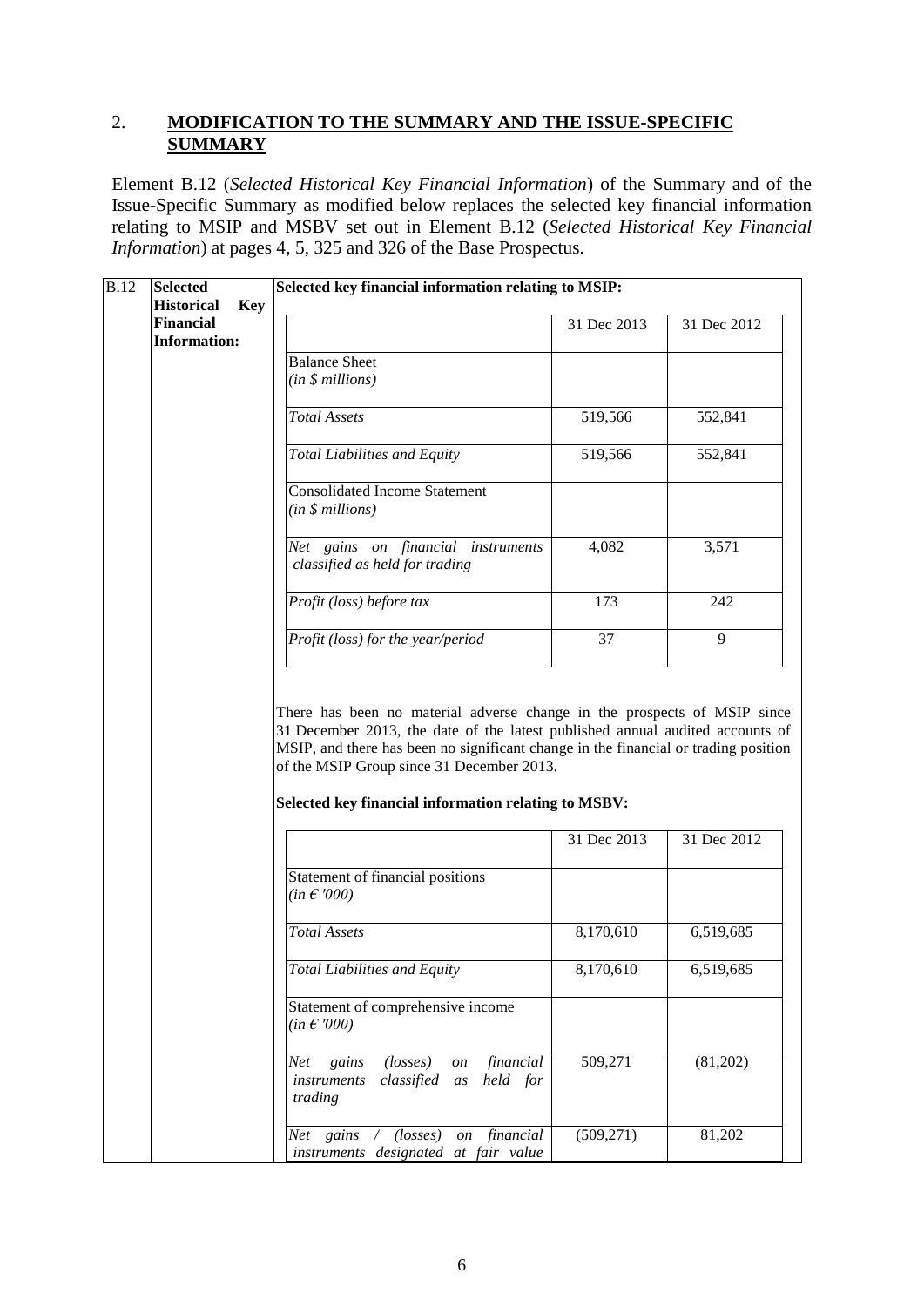| through profit or loss.                                                                                                                                                                                                                                                             |       |       |
|-------------------------------------------------------------------------------------------------------------------------------------------------------------------------------------------------------------------------------------------------------------------------------------|-------|-------|
| Profit before income tax                                                                                                                                                                                                                                                            | 6,094 | 4,875 |
| Profit for<br>the year/period                                                                                                                                                                                                                                                       | 4,576 | 3,679 |
| There has been no material adverse change in the prospects of MSBV since<br>31 December 2013, the date of the latest published annual audited accounts of<br>MSBV, and there has been no significant change in the financial or trading<br>position of MSBV since 31 December 2013. |       |       |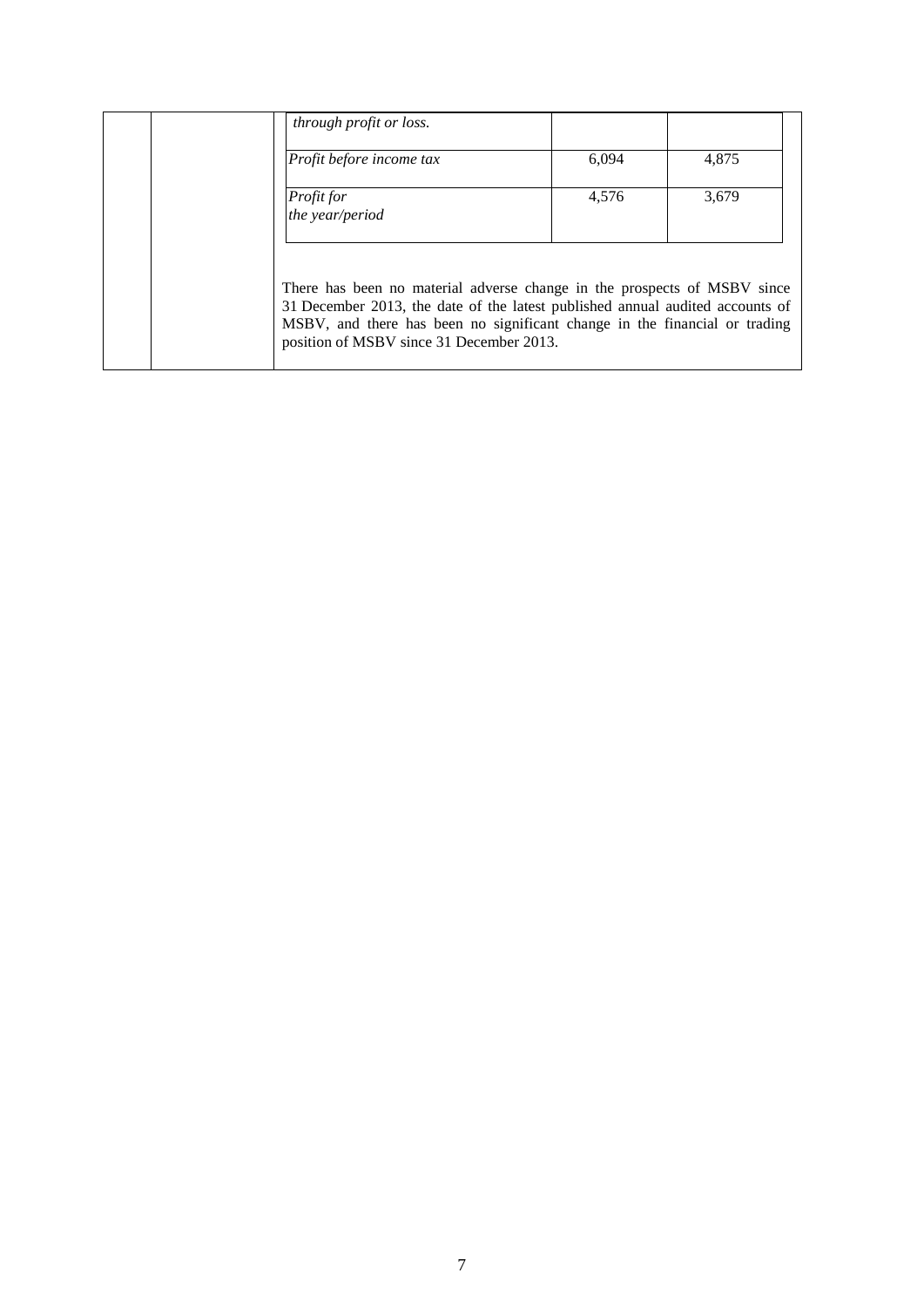#### <span id="page-7-0"></span>3. **RESPONSIBILITY FOR THE SECOND SUPPLEMENT TO THE BASE PROSPECTUS**

#### **Persons responsible for this Supplement**

We hereby certify, after having taken all reasonable care to ensure that such is the case, that the information contained in this Second Supplement to Base Prospectus (except the information relating to Morgan Stanley and MSIP) is, to the best of our knowledge, in accordance with the facts and contains no omission likely to affect its import.

> **Morgan Stanley B.V.** Luna Arena Herikerbergweg 238 1101 CM Amsterdam Zuidoost The Netherlands

Duly represented by: TMF Management BV in its capacity as Managing Director

Duly represented by: Jos van Uffelen and Saskia Engel in their capacity of attorney in fact of TMF Management BV

on 16 June 2014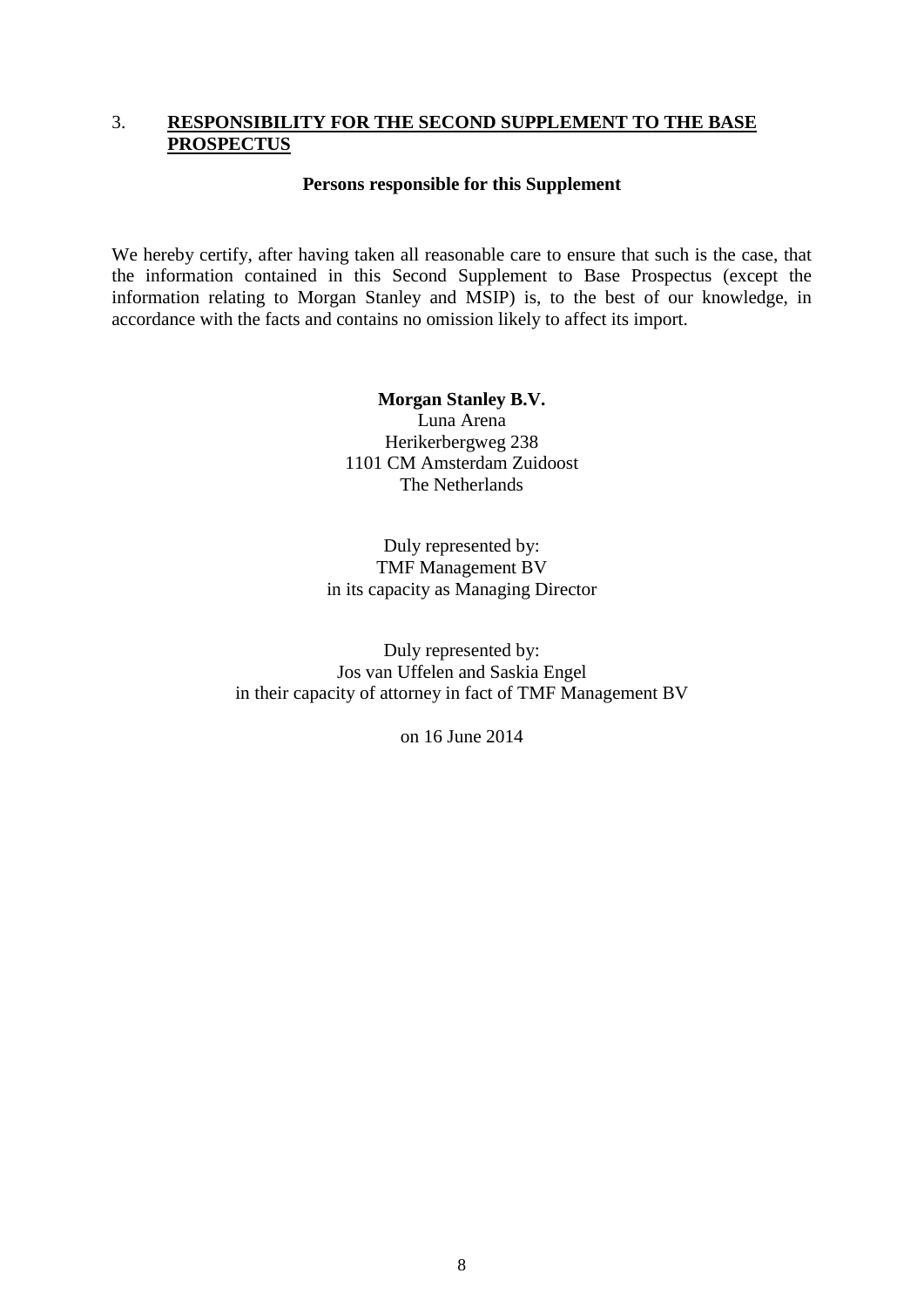We hereby certify, after having taken all reasonable care to ensure that such is the case, that the information contained in this Second Supplement to Base Prospectus (except the information relating to Morgan Stanley and MSBV) is, to the best of our knowledge, in accordance with the facts and contains no omission likely to affect its import.

#### **Morgan Stanley & Co. International plc**

25 Cabot Square Canary Wharf London E14 4QA United Kingdom

Duly represented by: Colin Bryce in his capacity as Director

on 16 June 2014